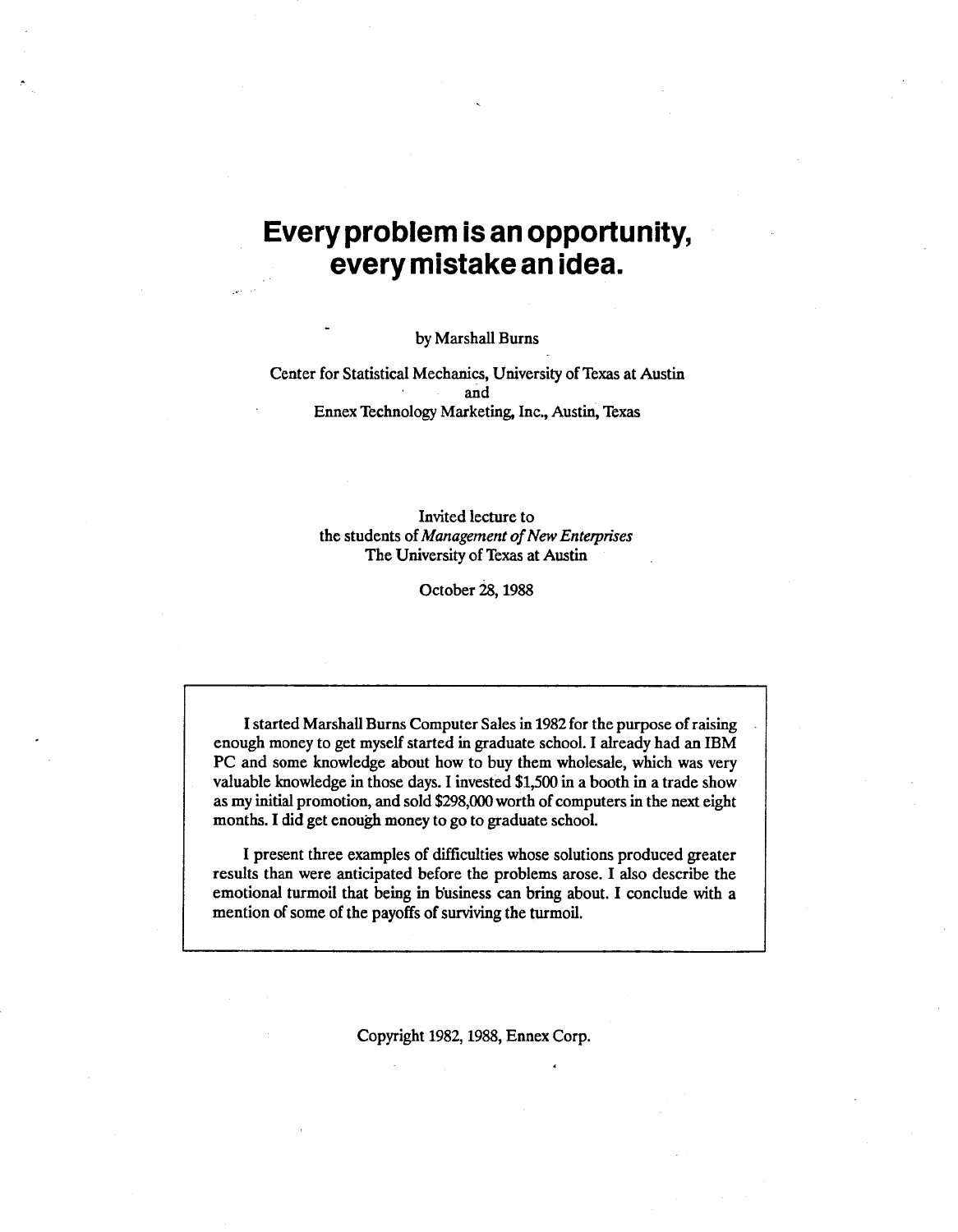### **Every problem is an opportunity, every mistake an idea.**

I originally had intended to give you kind of a dry talk about some of my advertising and record keeping and that sort of thing, but I decided instead I'm going to talk on this theme, which is something I learned from a graphic arts teacher several years ago: that "every problem is an opportunity, and every mistake is an idea." These words of Ross Mendes have come back to teach me time and time again in my business and other activities. I am going to give you three example of how they turned out to be true in the case of Marshall Burns Computer Sales.

I was working from late 1981 until early 1982 at Computer Land of Pasadena selling IBM Personal Computers. In about mid-April of 1982, I was fired over a misunderstanding with the owner of the store. He called me into his office one day and handed me my paycheck and told me I was free to leave. I was pretty concerned about this because I had already sent out applications and was planning to go to graduate school, and I already didn't know how on my commissions at ComputerLand I was going to raise enough money to go graduate school. Certainly without a job, it seemed that it would be even harder.

I got depressed for a while and walked around thinking about what to do. I was walking through Beverly Center, a beautiful shopping center on the outskirts of Beverly Hills, when I sat down with a piece of paper and calculated what I knew about the prices of IBM Personal Computers. Here is what I wrote down:

|                      | My cost | Retail      |  |
|----------------------|---------|-------------|--|
| 16K computer         | \$1,265 | 2,235<br>\$ |  |
| disk controller      | 250     | included    |  |
| disk cable           | 50      | included    |  |
| 48K memory expansion | 60      | 90          |  |
| 2 disk drives        | 400     | 570         |  |
| text monitor         | 345     | 345         |  |
| monitor adapter      | 335     | 335         |  |
|                      |         |             |  |

The middle column contains the prices that I knew were available to me for the components that went to make up that original model PC. The right hand column has the retail prices. There are a couple of interesting things about these columns. If you look at the last two items in the columns, you see that the two bottom items are the same price, retail and my cost. I knew that there was no way that I could buy those pieces wholesale. The only way to get them was directly from IBM at retail. However I could buy the basic computer at roughly \$1,000 off list and the other components also at very nice wholesale prices. It turned out, actually, that the numbers shown in the middle column were over-estimates. Once I got into the market and started buying the stuff, I was able to fmd better prices. Anyway, it looked to me like I had about an \$870 margin on an individual computer and I asked myself, "Why don't I go into business?" And that's what I did.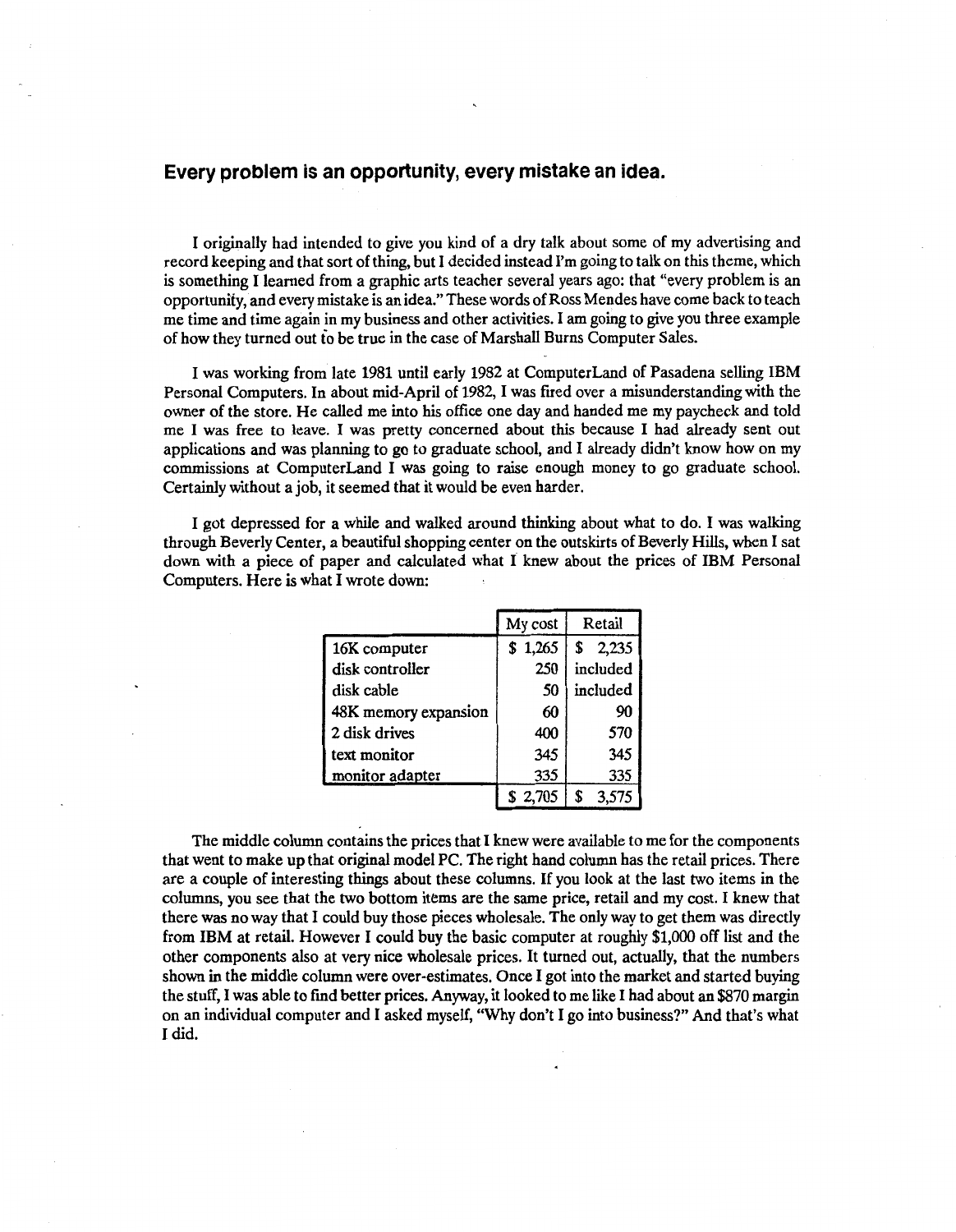That is Example #1 of how a problem can become an opportunity. I lost my job, didn't know how I was going to get the money to go to graduate school, and ended up making ten times as much as I would have made in the next few months at Computer Land, by going into business for myself.

But I'm jumping ahead of the story. One would not have guessed that I would be successful

from the results of the first advertisement I placed. I paid \$300 for an ad in the Los Angeles Times and I got one call. That was from a man who picked my brain about computers for two hours before he finally left my apartment/office filled with a cloud of smoke from his cigar.

After that experience, I decided to do some research, determined that I was not going to fail again at advertising. I went to the Pasadena Public Library and got down past issues of several local and national newspa-



pers. I knew that the major market for the computer I had for sale was business people. I also knew that other people were paying a lot of money to find out when is the right time and what are the right places to advertise to reach these business people. Here is a sample of my notes from that afternoon of marketing research:

| Day of Week | Date             | Page           | Advertiser                 |
|-------------|------------------|----------------|----------------------------|
| Monday      | 5/17             | $\overline{2}$ | <b>CPI</b>                 |
| Wednesday   | 5/19             | 26             | 47th St. Photo             |
| Monday      | 5/24             | $\mathbf{2}$   | CPI                        |
| 99          | $\boldsymbol{v}$ | 14             | 47th St. Photo             |
| Tuesday     | 5/25             | 6              | ComputerLand               |
| Thursday    | 5/27             | 5              | MicroComputer Distributing |
| Friday      | $-5/28$          | 4              | Olympic Sales (1/2 page)   |
| Monday      | 5/31             | n/a            | (no paper)                 |
| Tuesday     | 6/1              | $\mathbf{2}$   | -CPI                       |
| $\bullet$   | $\mathbf{r}$     | 17             | 47th St. Photo             |
| $\bullet$   | $\bullet$        | 16             | <b>Executive Photo</b>     |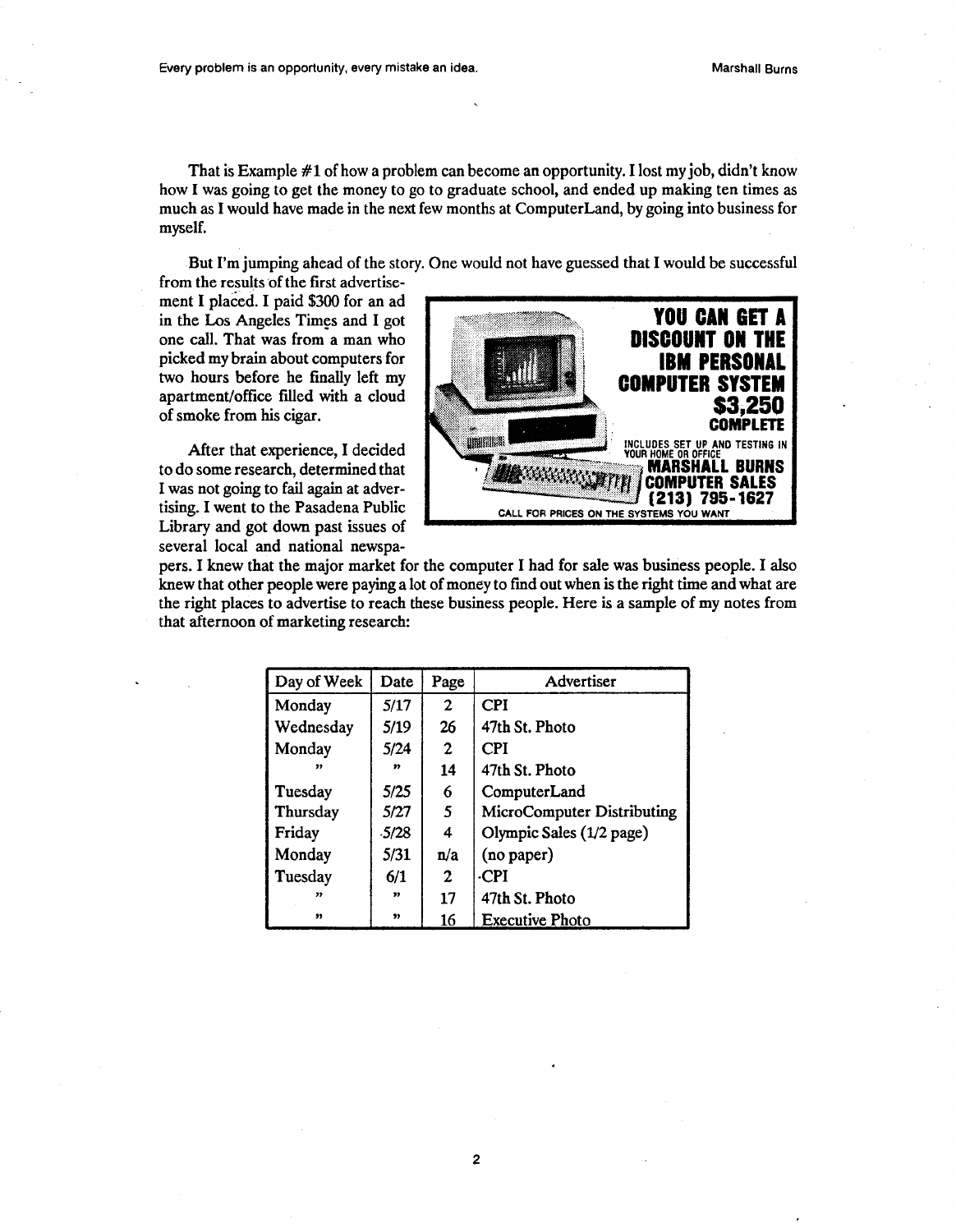This data lists advertisements for technological products in the several thousand dollar range in the Wall Street Journal during May of 1982. Based on this and other information I collected,

I placed an ad on page 2 of the Journal on Monday, June 14. I also paid a premium to ensure that my little ad would run at the top of its column. Finally, I worked with a typesetter and designed the ad myself instead of letting the paper design it for me, as I had done with the Times. The placement cost was \$400 and this ad pulled \$30,000 in sales the first two times I ran it.

I don't know whether to call this an example of a problem becoming an opportunity or a mistake giving birth to a valuable idea. I had made several mistakes on the Los Angeles Times ad. I let them design it. I let them put it wherever they wanted to. I let them run it on Sunday. Maybe even running it in the Times was a mistake. The correction of those mistakes yielded a fantastic idea, judging by the results.

Here is my last example of a problem becoming an opportunity. This goes back to the . trade show that I first told you about, where I spent the \$1,500 that got me started. I walked into the Anaheim Convention Center and every booth had a sign over it with the name of the company represented there. I knew that I had the hottest product in the whole show, the IBM PC, but the name of my company was Marshall



Burns Computer Sales. How was anyone going to know what I was doing there? So I asked the people in the show office, that when they made up the sign for my booth, would they please print "Marshall Burns Computer Sales / IBM Personal Computers." They said, "No, we are only allowed to put the name of your company." I thought about that for a while, probably walked around the complex a little bit wondering what I was going to do. Then I went back and asked them, "Well, how do you decide wh\_at the name of my company is." And they said "Well, whatever you say the name of your company is." So for that weekend my company became "Marshall Burns-IBM Personal Computer Sales," and the resulting sign:

## Marshall Burns-IBM Personal Computer Sales

over my booth attracted a lot of attention. My sales from that show were about \$20,000.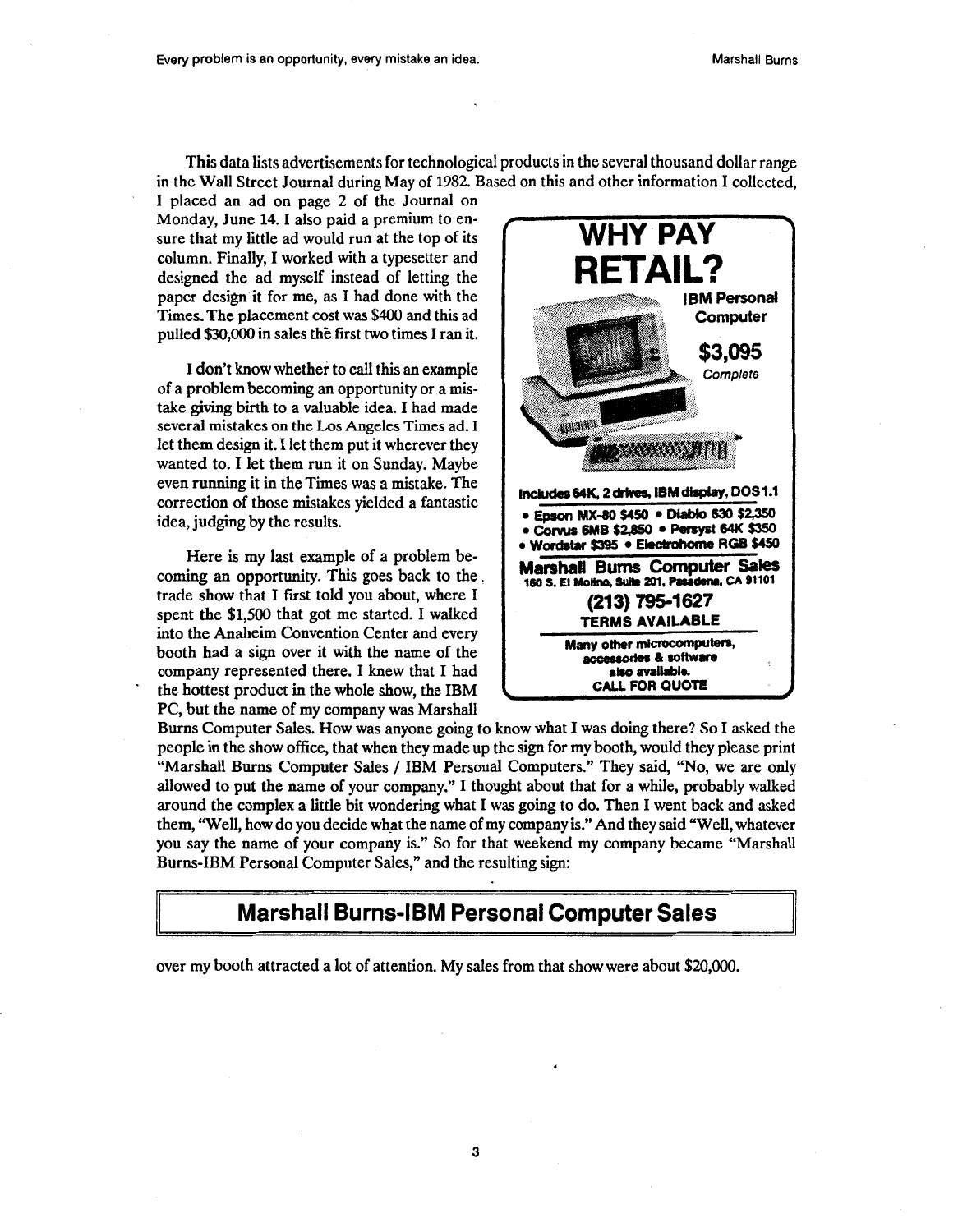Those are my examples of problems and mistakes becoming opportunities and ideas. Now I'd like to inject some realism into this discussion and warn you that everything is not beautiful when you go into business, even if you take advantage of every opportunity and realize and learn from all your mistakes. I can best express this by sharing with you some rather personal moments that I have recorded in my diary for the month of May, 1982, the first month of operation of this business.

May 5: "I'm tired and high strung. I'm excited and scared. Tomorrow I will pay over \$1,000 to get into the computer show. ... God, please help me soar."

Friday, May 7, the night of the first day of the show: " ... I gave out about 8-900 fliers, talked to one or two hundred people...."

Saturday night: "Lots of interest and no sales. ... I feel lost in the uncertainty of the crap-shoot I am in."

Sunday, after the last night of the show: "I am depressed. It has finally hit me that I failed. I FAILED ! I did not sell any computers this weekend. That's it. The weekend is over.l have blown over \$2,000 and I have a big \$200 in sales. OUCH!! Help. ... I feel totally unconfident, helpless, lost. ..."

Now, actually, as you know, I had not failed. I just did not understand the dynamics of this kind of trade show. I didn't understand that some of the thousands of people who had taken my fliers would take them home and read them. So what looked like defeat and failure was actually something else.

Monday, May 10, next day after the show: " ... I took ten calls and some said they were sending orders. ..."

Two days later, Wednesday: "I took an order!"

Skipping to the end of the month, May 30: "A very hectic week, excellent sales volume. Today I fasted ... to express thanks. Then set up and did set of books to find how successful I've been: over \$4,000 net profit in May!"

So, there can be some pretty wild emotional swings when you are in business. And you have to be ready for some pretty upsetting lessons.

The payoffs, however, can be very rewarding. I'll just close with a couple of examples of what the payoffs can be. First of all, it's nice to look at your bank account and see lots of digits. Everyone understands the advantage of money. But there is a more subtle pleasure that comes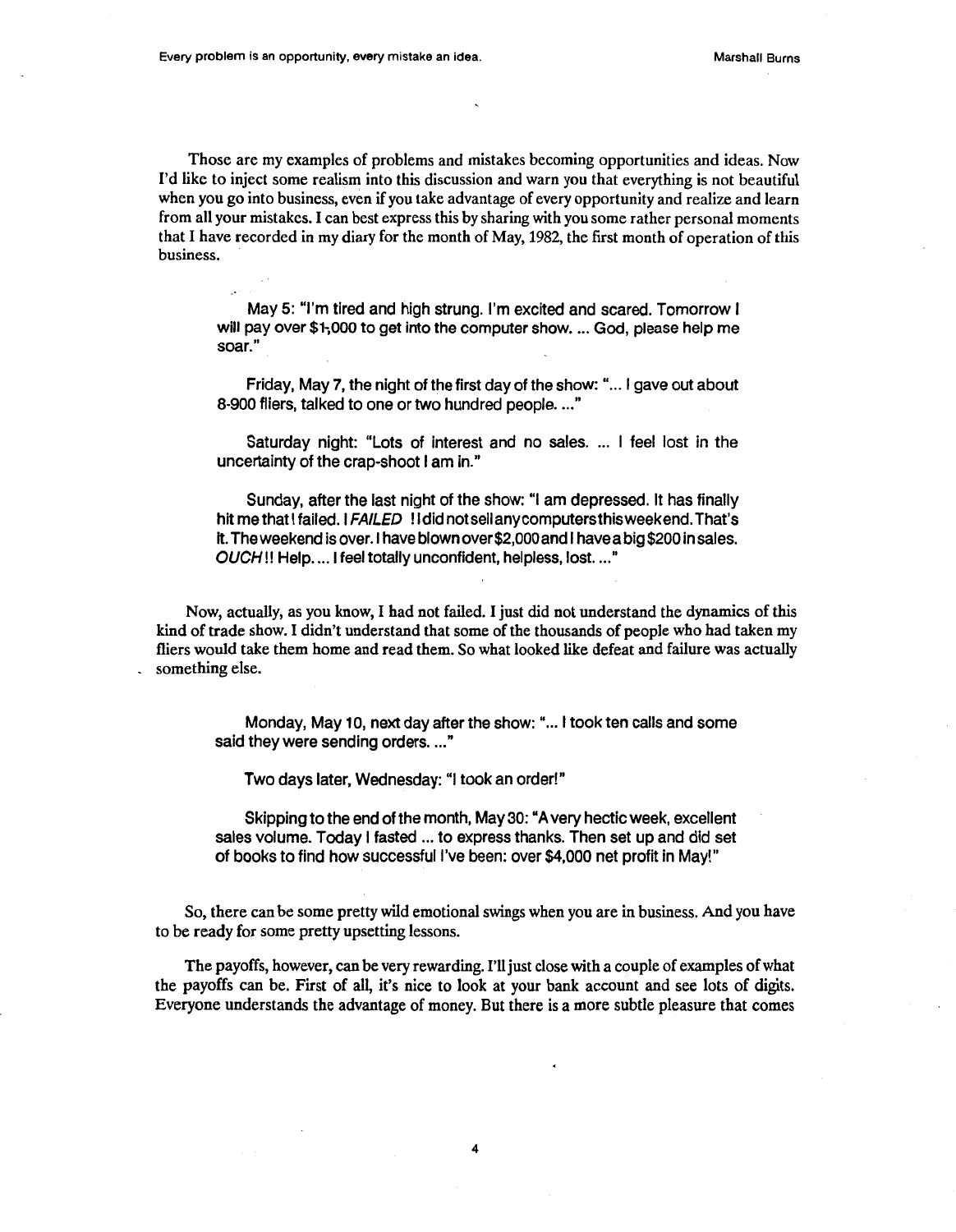from managing that money, such as when you sign a check with lots of digits on it. That is a feeling of powerful responsibility. Beyond that is the feeling that comes from authorizing someone else to exercise that power on your behalf.

The most amazing payoff of all though, is that after talking to a person on the telephone and agreeing to a deal that will give them a valuable tool and put several hundred dollars in your pocket, sometimes they will enclose a little note like this one with their cashier's check:

Dear Marshall Burns,

j.

You were a pleasure to deal with concerning our future IBM.

Thanks,

Loren and Joyce.

That you can make people happy, and make a lot of money in the process is the ultimate combined payoff of running a business. Just remember that your greatest opportunities lie in your problems, and your brightest ideas may grow out of your own mistakes.

 $\mathbb{R}^2$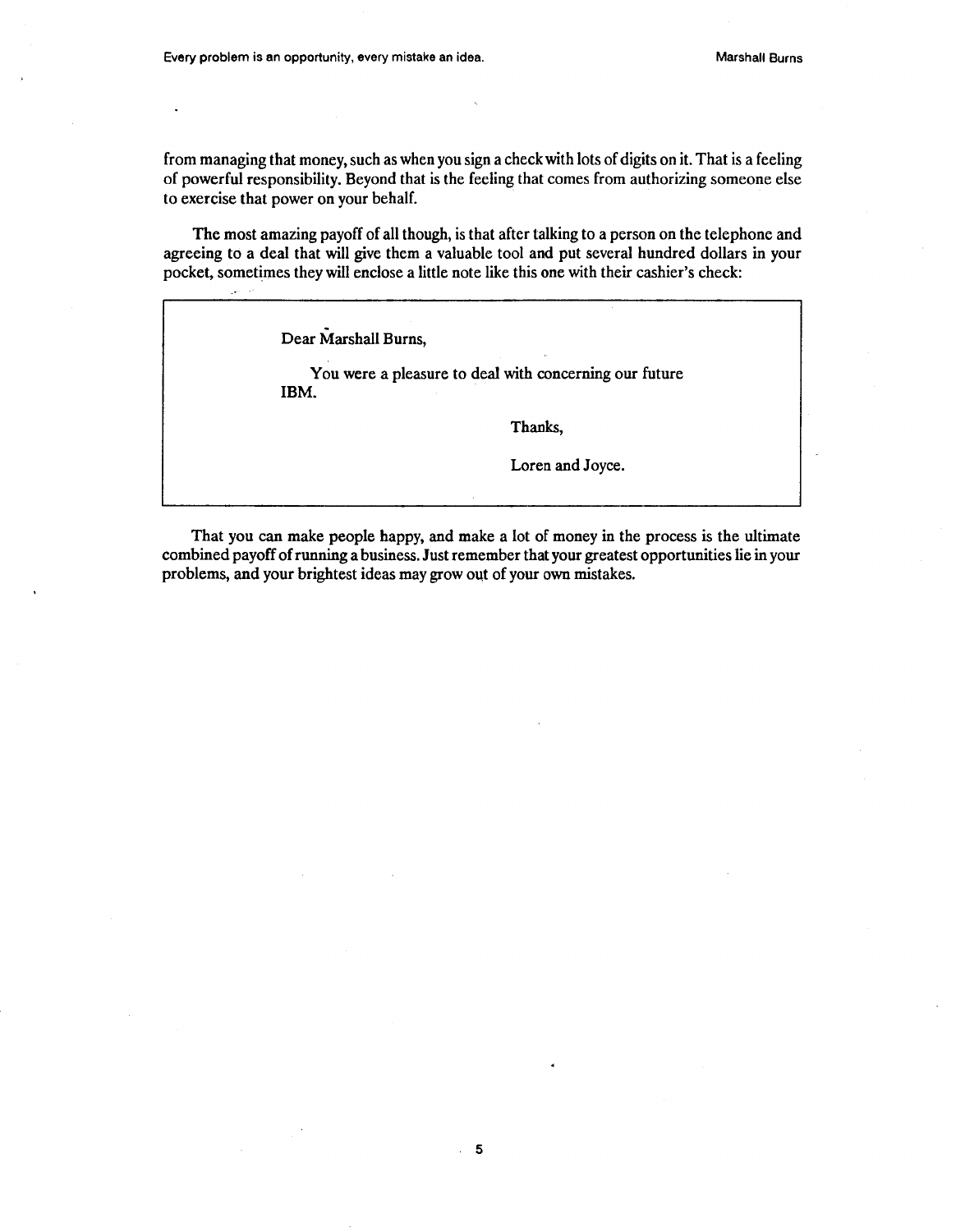### **Audience Questions**

Of your \$20,000 in sales from the trade show, you said that your books showed a net profit of \$4,000 at the end of the month. Was that all from that trade show or did you do some other activities during that month to generate that profit?

Actually, the sales from the trade show continued to come in for several weeks into the following month. In the meantime, as soon as the first orders had come in, I knew that I needed to immediately go out and do something else to generate more sales. It was the profits from the first trade showthatwentinto the ads in the LA Times and the Wall Street Journal. I also worked other trade shows. Some of the beginnings of that activity probably showed up in the profits of the first month of operation.

I should make the important point that I could answer your question down to the dollar by checking the records of sales that I still have from this business of six years ago. That kind of record-keeping is very important because it constitutes the experience that I have gained from running the business. I could tell you, for example, more accurately than after that afternoon at the Pasadena Library, the best day of the week to advertise a personal computer for sale in the Wall Street Journal.

Did you always intend for it to be a short term operation, and is that how you ran it?

Yes and no. I started the business with my plans already in place for graduate school. But when I was selling *\$50,000* worth of computers per month, I didn't want to just close it down. I investigated selling the business, but my only valuable asset was the knowledge of how to buy and assemble the computers. It's very hard to negotiate a price for such ephemeral knowledge. What I did was hire a man in Los Angeles and move him out to Texas with me to run the business.

This could have worked well had I supervised him better. It did work for several months, but eventually the sales business collapsed for lack of direction. I learned a lot about management and supervision from that failure, so this is another example of a mistake with a golden lesson on its tail.

But there is another important aspect to your question. Long term or short, I sold every computer as if it were going to the house next door. Every computer was thoroughly tested before being shipped, and any problems customers reported received careful attention and were resolved. Maybe that was an unnecessary expense for a California business that had near-term plans to move to Texas. But that's just the way I am.

Did you go out and buy the computers after you had an order, or did you get some credit somewhere for your stock?

I explained to people that part of the reason for my low prices was that I didn't carry any inventory, and that I didn't take checks. Customers were told that their orders would be shipped up to a week after the order was received. Terms were 50% cash or cashier's check in advance with the order, balance COD, also cash or cashier's check.